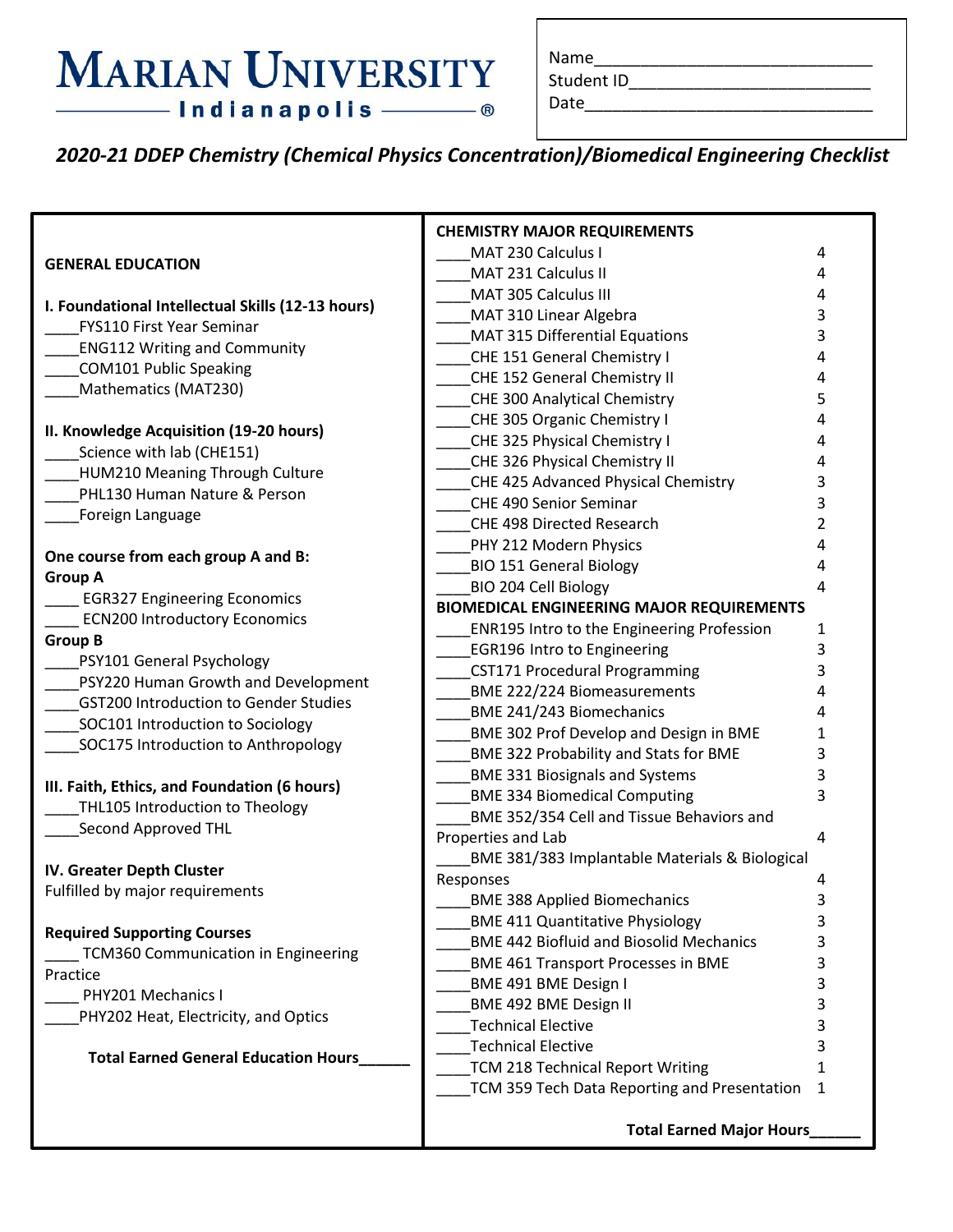# **MARIAN UNIVERSITY**

### **2020-21 Dual-Degree Engineering Major B.S. Chemistry with concentration in Chemical Physics & B.S. Biomedical Engineering Sample Five-Year Plan**

| <b>Year One</b>             |                      |                               |                             |                        |                               |
|-----------------------------|----------------------|-------------------------------|-----------------------------|------------------------|-------------------------------|
| <b>Fall Semester</b>        |                      |                               | <b>Spring Semester</b>      |                        |                               |
| <b>Requirement Category</b> | Course               | <b>Credit</b>                 | <b>Requirement Category</b> | Course                 | <b>Credit</b>                 |
|                             |                      | <b>Hours</b>                  |                             |                        | <b>Hours</b>                  |
| First Year Seminar          | <b>FYS 110</b>       | 3                             | Major                       | <b>MAT 231</b>         | 4                             |
| Major                       | <b>MAT 230</b>       | 4                             | Major                       | <b>BIO151</b>          | 4                             |
| Major                       | <b>CHE151</b>        | 4                             | Major                       | <b>PHY201</b>          | 4                             |
| Major                       | <b>EGR196</b>        | 3                             | Major                       | <b>CHE 152</b>         | 4                             |
| Major                       | <b>EGR195</b>        | 1                             |                             |                        |                               |
| <b>General Education</b>    | COM101               | 3                             |                             |                        |                               |
| <b>Semester Hours</b>       | 18                   |                               | <b>Semester Hours</b>       | 16                     |                               |
| <b>Cumulative Hours</b>     | 18                   |                               | <b>Cumulative Hours</b>     | 34                     |                               |
|                             |                      | <b>Year Two</b>               |                             |                        |                               |
|                             | <b>Fall Semester</b> |                               |                             | <b>Spring Semester</b> |                               |
| <b>Requirement Category</b> | Course               | <b>Credit</b>                 | <b>Requirement Category</b> | Course                 | <b>Credit</b>                 |
|                             |                      | <b>Hours</b>                  |                             |                        | <b>Hours</b>                  |
| Major                       | <b>MAT 305</b>       | 4                             | Major                       | <b>PHY212</b>          | 4                             |
| Major                       | <b>PHY202</b>        | 4                             | Major                       | <b>MAT315</b>          | 3                             |
| Major                       | <b>CHE305</b>        | 4                             | Major                       | CST171                 | 4                             |
| Major                       | <b>BIO204</b>        | 4                             | <b>General Education</b>    | <b>ENG112</b>          | 3                             |
| Major                       | <b>MAT211</b>        | $\overline{2}$                | <b>General Education</b>    | <b>EGR327</b>          | 3                             |
|                             |                      |                               |                             |                        |                               |
| <b>Semester Hours</b>       | 18                   |                               | <b>Semester Hours</b>       | 17                     |                               |
| <b>Cumulative Hours</b>     | 52                   |                               | <b>Cumulative Hours</b>     | 69                     |                               |
|                             |                      | <b>Year Three</b>             |                             |                        |                               |
|                             | <b>Fall Semester</b> |                               |                             | <b>Spring Semester</b> |                               |
| <b>Requirement Category</b> | Course               | <b>Credit</b>                 | <b>Requirement Category</b> | Course                 | <b>Credit</b>                 |
|                             |                      | <b>Hours</b>                  |                             |                        | <b>Hours</b>                  |
| Major                       | <b>CHE300</b>        | 5                             | Major                       | <b>BME</b>             | 4                             |
|                             |                      |                               |                             | 352/354                |                               |
| Major                       | BME 241/243          | 4                             | Major                       | <b>BME</b>             | 4                             |
|                             |                      |                               |                             | 222/224                |                               |
| Major                       | <b>CHE 325</b>       | 4                             | Major                       | <b>CHE 326</b>         | 4                             |
| Major                       | <b>MAT310</b>        |                               |                             |                        |                               |
| Major                       |                      | 3                             | <b>General Education</b>    | PHL 130                | 3                             |
|                             | <b>TCM 218</b>       | $\mathbf{1}$                  | <b>General Education</b>    | <b>THL105</b>          | 3                             |
| <b>Semester Hours</b>       | 17                   |                               | <b>Semester Hours</b>       | 18                     |                               |
| <b>Cumulative Hours</b>     | 86                   |                               | <b>Cumulative Hours</b>     | 104                    |                               |
|                             |                      |                               |                             |                        |                               |
|                             |                      | <b>Year Four</b>              |                             |                        |                               |
|                             | <b>Fall Semester</b> |                               |                             | <b>Spring Semester</b> |                               |
| <b>Requirement Category</b> | Course               | <b>Credit</b><br><b>Hours</b> | <b>Requirement Category</b> | Course                 | <b>Credit</b><br><b>Hours</b> |
| Major                       | BME 381/383          | 4                             | Major                       | <b>BME 322</b>         | 3                             |
| Major                       | <b>BME 331</b>       | 3                             | Major                       | <b>BME 302</b>         | $\overline{2}$                |
| Major                       | <b>CHE 498</b>       | $\overline{2}$                | Major                       | <b>BME 388</b>         | 3                             |
| Major                       | <b>TCM 359</b>       | $\ensuremath{\mathbf{1}}$     | Major                       | <b>BME 402</b>         | $\ensuremath{\mathbf{1}}$     |
| Major                       | <b>Tech Elective</b> | 3                             | Major                       | <b>BME 442</b>         | 3                             |
| Major                       | <b>BME 334</b>       | 3                             | <b>General Education</b>    | For. Lang.             | 4                             |
| <b>Semester Hours</b>       | 16                   |                               | <b>Semester Hours</b>       | 16                     |                               |